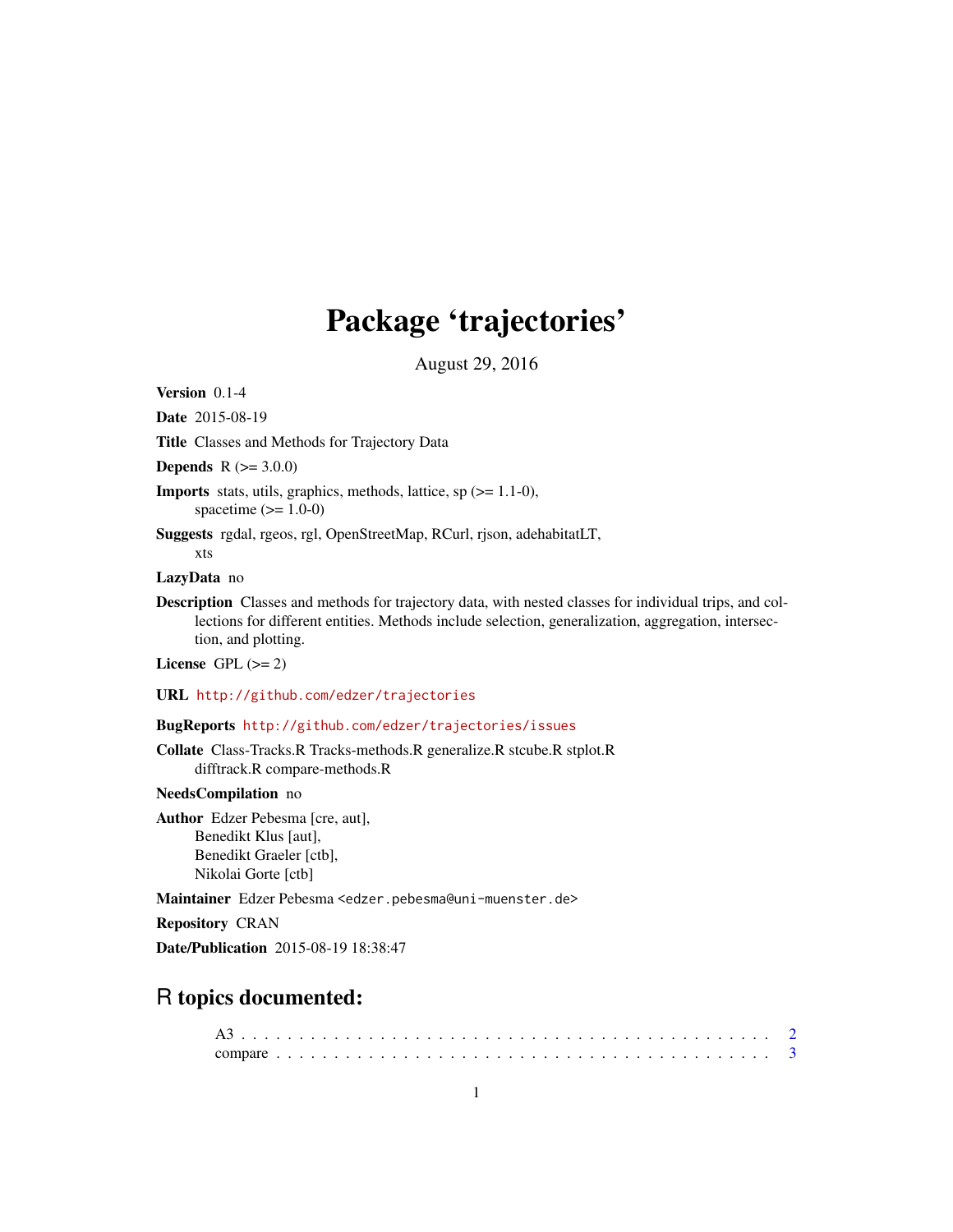|       | $stbox$ |  |  |  |  |  |  |  |  |  |  |  |  |  |  |  |  |  |  |  |  |
|-------|---------|--|--|--|--|--|--|--|--|--|--|--|--|--|--|--|--|--|--|--|--|
|       |         |  |  |  |  |  |  |  |  |  |  |  |  |  |  |  |  |  |  |  |  |
|       |         |  |  |  |  |  |  |  |  |  |  |  |  |  |  |  |  |  |  |  |  |
|       |         |  |  |  |  |  |  |  |  |  |  |  |  |  |  |  |  |  |  |  |  |
|       |         |  |  |  |  |  |  |  |  |  |  |  |  |  |  |  |  |  |  |  |  |
| Index |         |  |  |  |  |  |  |  |  |  |  |  |  |  |  |  |  |  |  |  |  |

#### A3 *Trajectory*

#### Description

Trajectory, locally stored, from envirocar.org, see example below how it was imported

#### Usage

data(A3)

#### Examples

```
library(spacetime)
data(A3)
dim(A3)
## Not run:
importEnviroCar = function(trackID, url = "https://envirocar.org/api/stable/tracks/") {
require(RCurl)
require(rgdal)
require(rjson)
require(sp)
url = getURL(paste(url, trackID, sep = ""),
.opts = list(ssl.verifypeer = FALSE)) # .opts needed for Windows
# Read data into spatial object.
spdf = readOGR(dsn = url, layer = "OGRGeoJSON", verbose = FALSE)
# Convert time from factor to POSIXct.
time = as.POSIXct(spdf$time, format = "
# Convert phenomena from JSON to data frame.
phenomena = lapply(as.character(spdf$phenomenons), fromJSON)
values = lapply(phenomena, function(x) as.data.frame(lapply(x, function(y) y$value)))
# Get a list of all phenomena for which values exist.
names = vector()
for(i in values)
names = union(name, names(i))# Make sure that each data frame has the same number of columns.
values = lapply(values, function(x) {
xNames = names(x)
```
<span id="page-1-0"></span>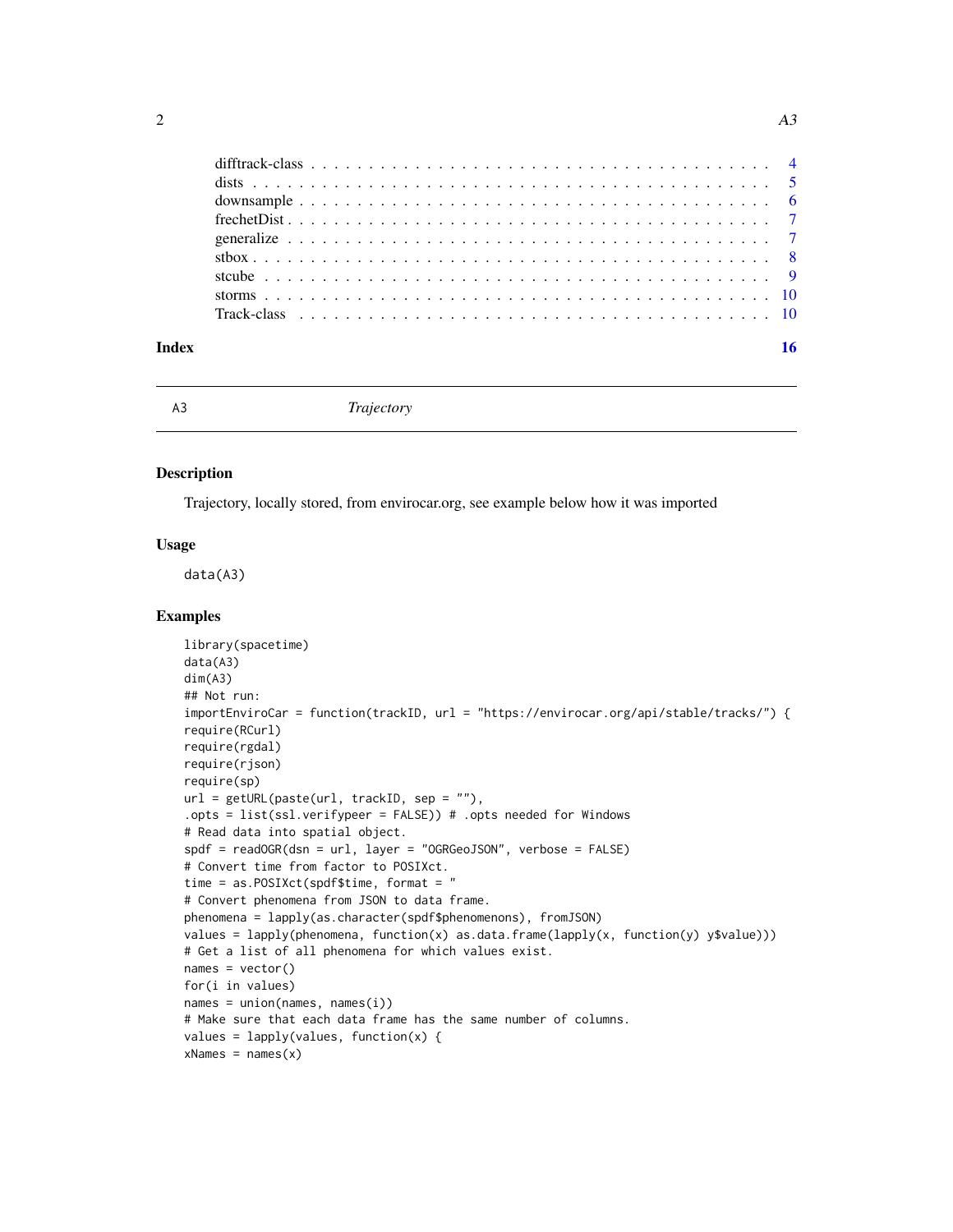#### <span id="page-2-0"></span>compare 3

```
# Get the symmetric difference.
diff = setdiff(union(names, xNames), intersect(names, xNames))
if(length(diff) > 0)
x[diff] = NAx
})
# Bind values together.
data = do.call(rbind, values)
sp = SpatialPoints(coords = coordinates(spdf),
proj4string = CRS("+proj=longlat +ellps=WGS84"))
stidf = STIDF(sp = sp, time = time, data = data)Track(track = stidf)
}
A3 = importEnviroCar("528cf1a3e4b0a727145df093")
## End(Not run)
```
compare *Compares objects of class* Track

#### Description

Calculates distances between two tracks for the overlapping time interval.

#### Usage

```
## S4 method for signature 'Track'
compare(tr1, tr2)
```
#### Arguments

| tr1 | An object of class Track. |
|-----|---------------------------|
| tr2 | An object of class Track. |

#### Value

A difftrack object. Includes both tracks extended with additional points for the timestamps of the other track. Also includes SpatialLines representing the distances between the tracks.

#### Author(s)

Nikolai Gorte <n.gorte@gmail.com>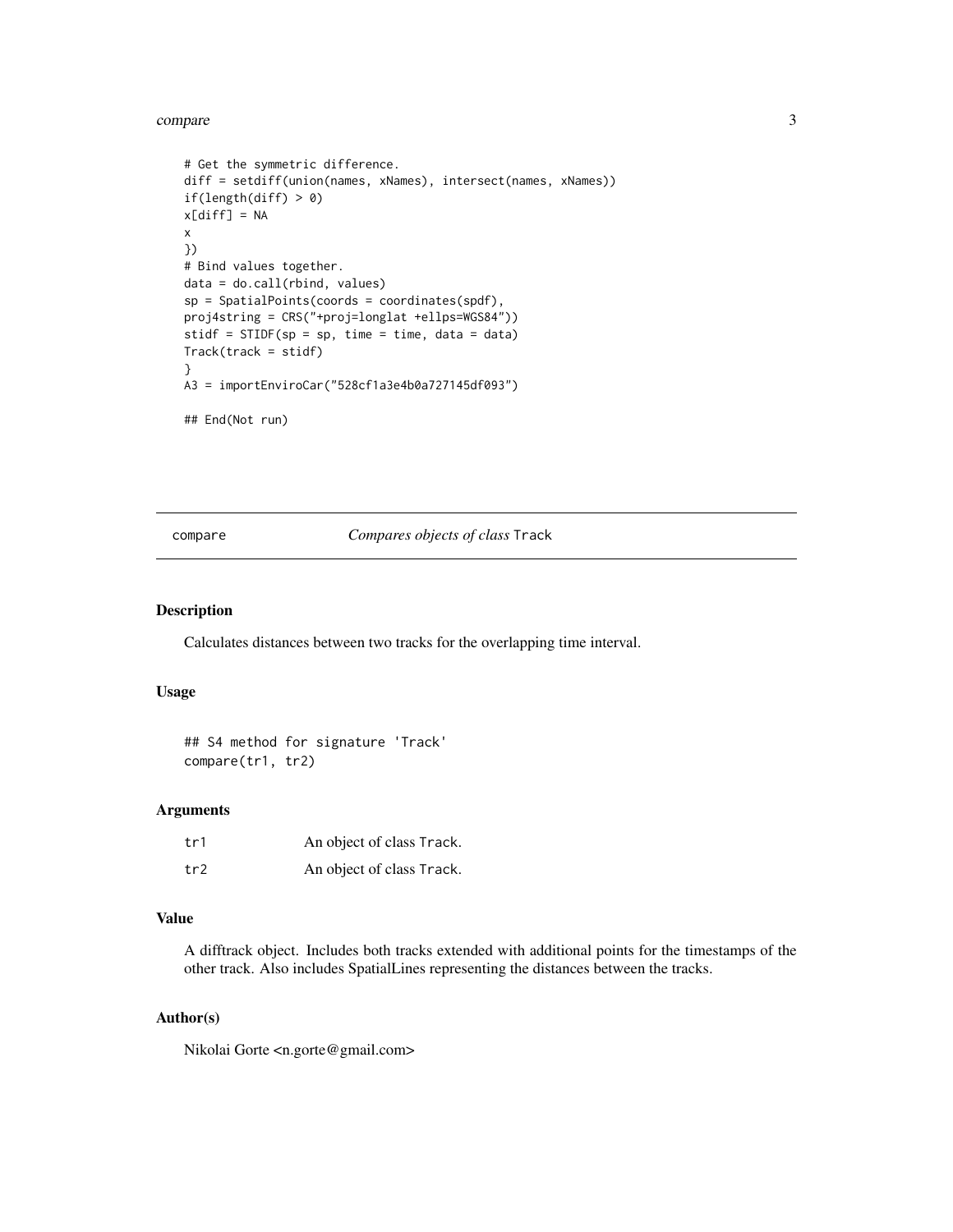#### Examples

```
## example tracks
library(sp)
library(xts)
data(A3)
track2 < - A3index(track2@time) <- index(track2@time) + 32
track2@sp@coords <- track2@sp@coords + 0.003
## compare and plot
difftrack <- compare(A3, track2)
plot(difftrack)
```
difftrack-class *Class "difftrack"*

#### Description

Class that represents differences between two [Track](#page-9-1) objects.

#### Objects from the Class

Objects can be created by calls of the form new("difftrack", ...). Objects of class difftrack contain 2 objects of class [Track](#page-9-1) extended with points for timestamps of the other track and 2 [Spa](#page-0-0)[tialLinesDataFrame](#page-0-0) conataining the the lines and distances between tracks.

#### Slots

```
track1: Extended track1
track2: Extended track2
conns1: Lines between the original track1 and the new points on track2
conns2: Lines between the original track2 and the new points on track1
```
### Methods

plot signature( $x = "difftrack", y = "missing");$  plot a difftrack

#### Author(s)

Nikolai Gorte <n.gorte@gmail.com>

<span id="page-3-0"></span>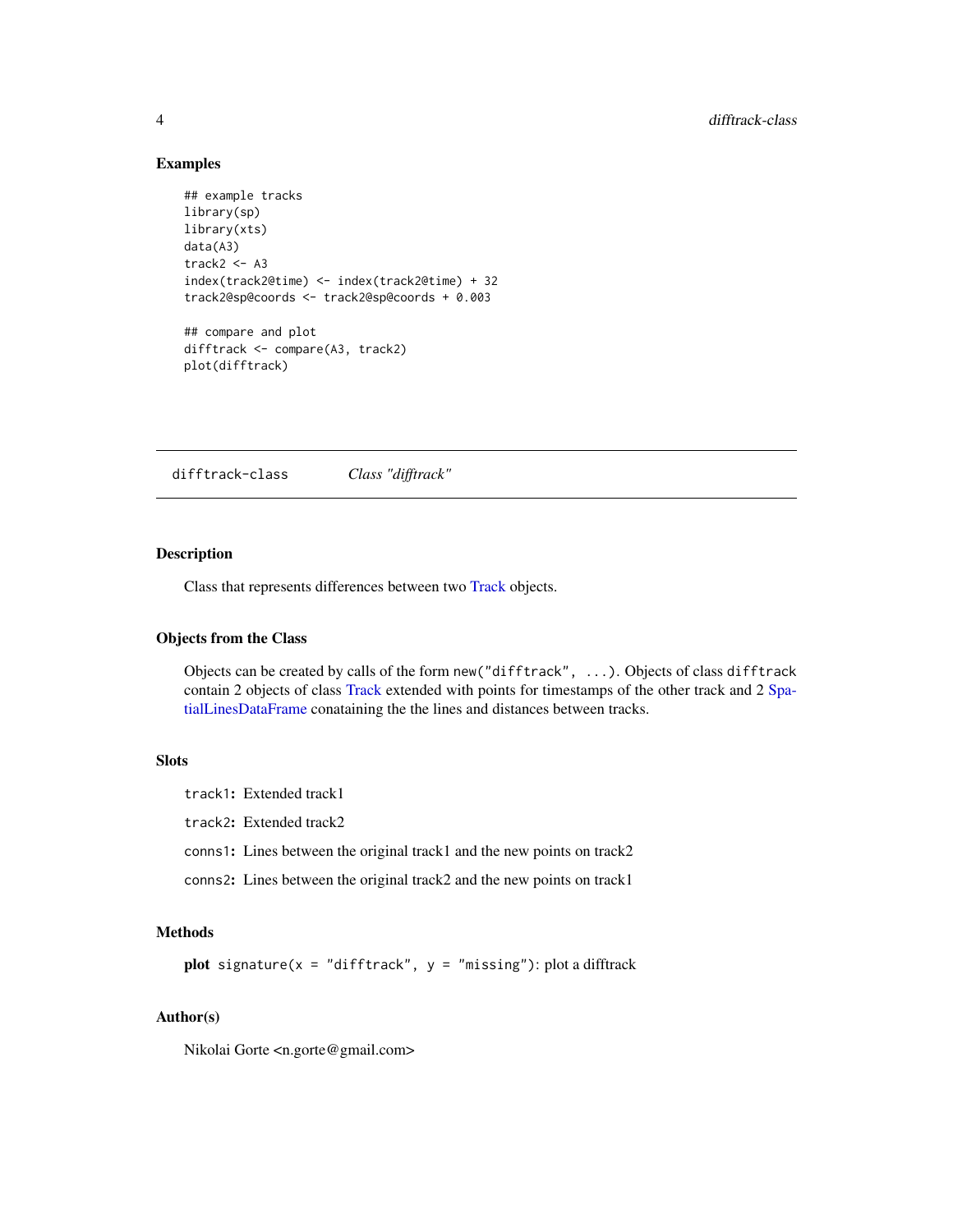<span id="page-4-0"></span>dists 5

#### Examples

```
showClass("difftrack")
## example tracks
library(sp)
library(xts)
data(A3)
track2 < - A3index(track2@time) <- index(track2@time) + 32
track2@sp@coords <- track2@sp@coords + 0.003
## compare and plot
difftrack <- compare(A3, track2)
plot(difftrack)
## space-time cube of the difftrack
## Not run:
 stcube(difftrack)
## End(Not run)
```
dists *Calculate distances between two* Tracks *objects*

#### Description

Calculates a distance matrix with distances for each pair of tracks.

#### Usage

```
## S4 method for signature 'Tracks'
dists(tr1, tr2, f, ...)
```
#### Arguments

| tr1 | An object of class Tracks.                          |
|-----|-----------------------------------------------------|
| tr2 | An object of class Tracks.                          |
| f   | A function to calculate distances. Default is mean. |
|     | Additional parameters passed to f.                  |

#### Details

f can be any function applicable to a numerical vector or [frechetDist.](#page-6-1)

#### Value

A matrix with distances between each pair of tracks or NA if they don't overlap in time.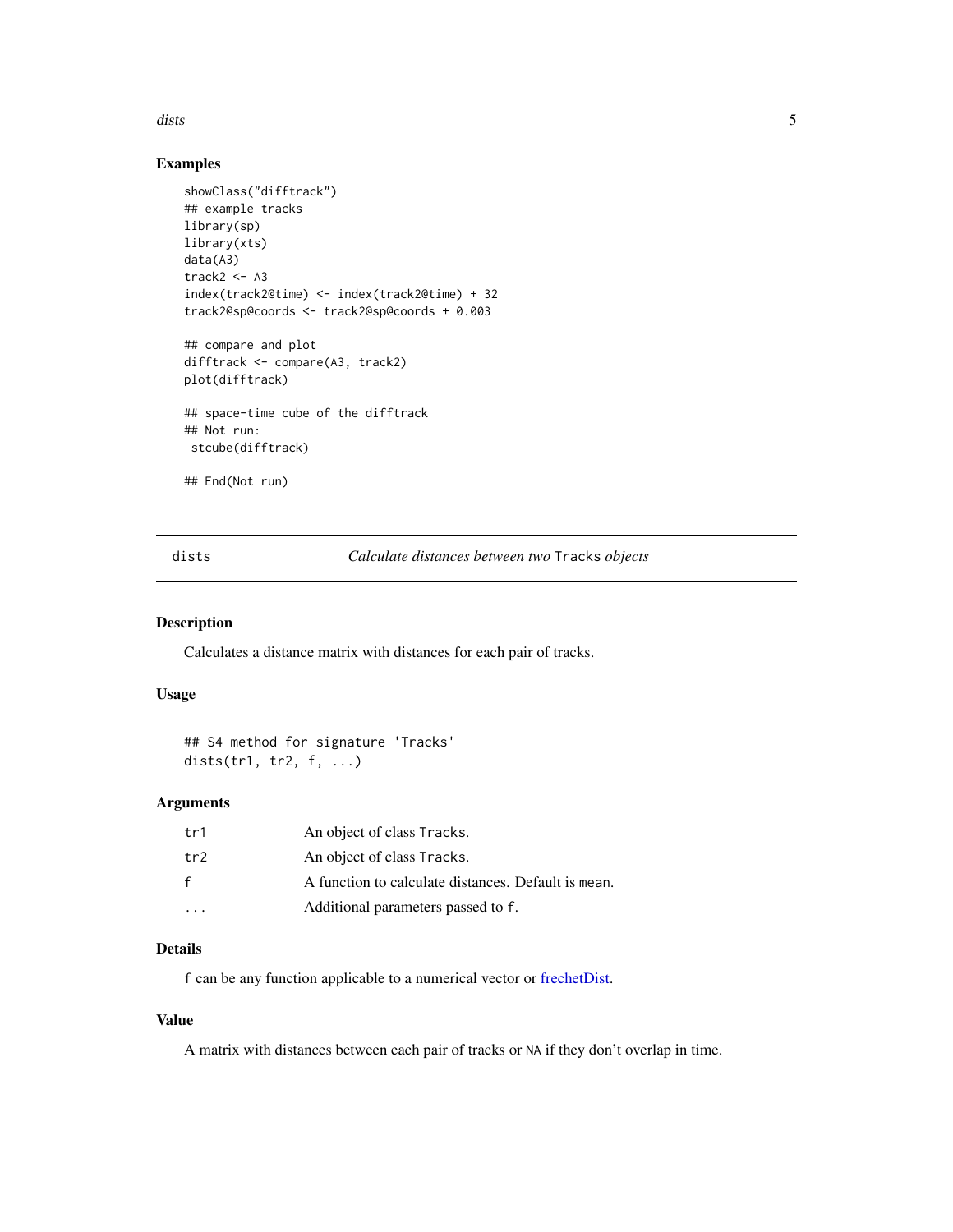#### Examples

```
## example tracks
library(sp)
library(xts)
data(A3)
track2 < - A3index(track2@time) <- index(track2@time) + 32
track2@sp@coords <- track2@sp@coords + 0.003
## create Tracks objects
tracks1 <- Tracks(list(A3, track2))
tracks2 <- Tracks(list(track2, A3))
## calculate distances
## Not run:
dists(tracks1, tracks2)
dists(tracks1, tracks2, sum)
dists(tracks1, tracks2, frechetDist)
## End(Not run)
```
downsample *Downsample a* Track

#### Description

Downsamples a Track to the size (amount of points) of another Track.

#### Usage

```
## S4 method for signature 'Track'
downsample(track1, track2)
```
#### Arguments

| track1 | Track that will be downsampled. |
|--------|---------------------------------|
| track2 | Reference Track.                |

#### Value

A Track object. The downsampled track1.

#### Author(s)

Nikolai Gorte <n.gorte@gmail.com>

<span id="page-5-0"></span>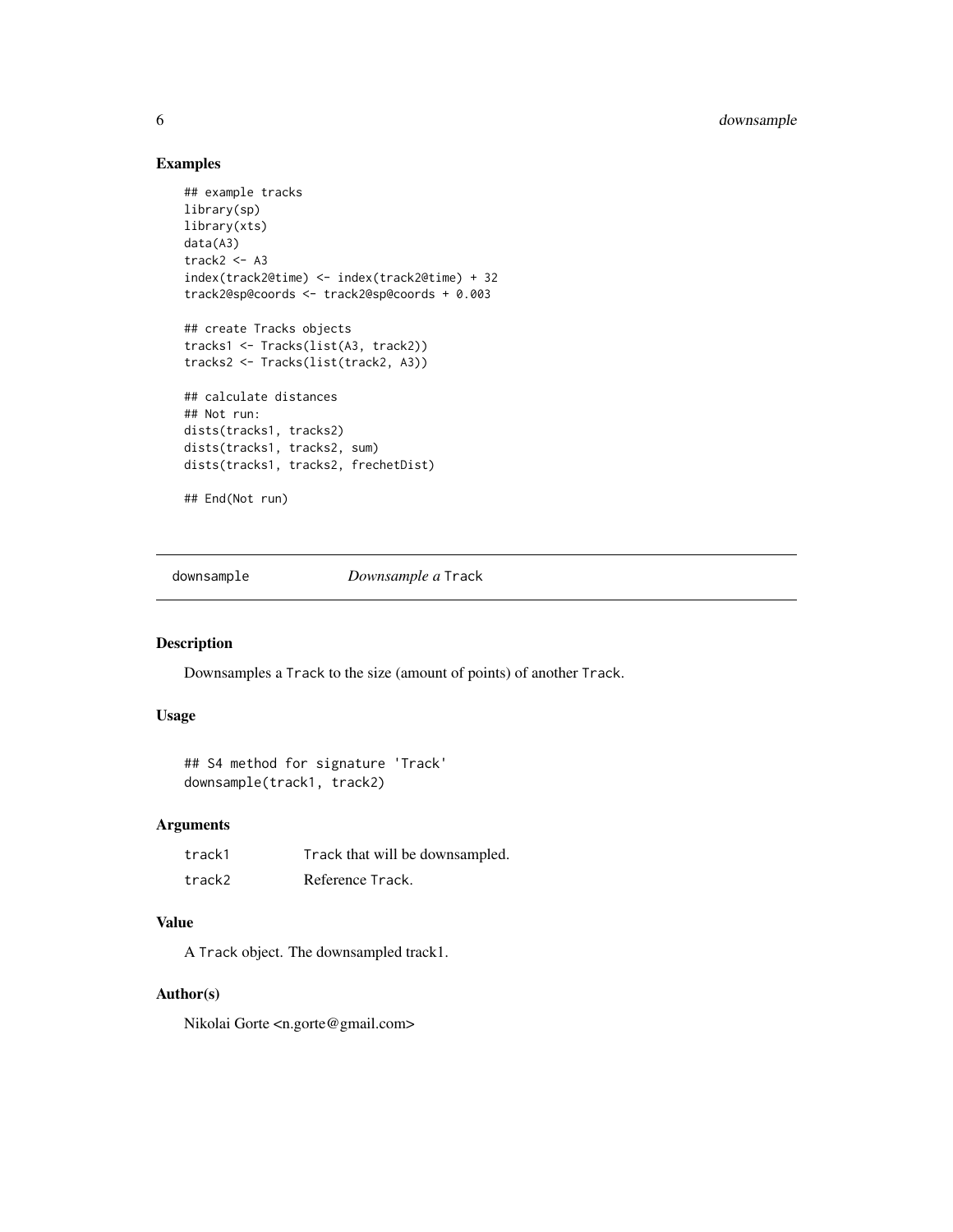<span id="page-6-1"></span><span id="page-6-0"></span>

#### Description

Calculates the discrete Frechet distance between two Track objects

#### Usage

## S4 method for signature 'Track' frechetDist(track1, track2)

#### Arguments

| track1 | An object of class Track. |
|--------|---------------------------|
| track2 | An object of class Track. |

#### Value

Discrete Frechet distance.

#### Author(s)

Nikolai Gorte <n.gorte@gmail.com>

#### References

http://en.wikipedia.org/wiki/Fr\'echet\_distance

generalize *Generalize objects of class* Track*,* Tracks *and* TracksCollection

### Description

Generalize objects of class Track, Tracks and TracksCollection.

#### Usage

```
## S4 method for signature 'Track'
generalize(t, FUN = mean, ..., timeInterval, distance, n, tol, toPoints)
## S4 method for signature 'Tracks'
generalize(t, FUN = mean, ...)
## S4 method for signature 'TracksCollection'
generalize(t, FUN = mean, ...)
```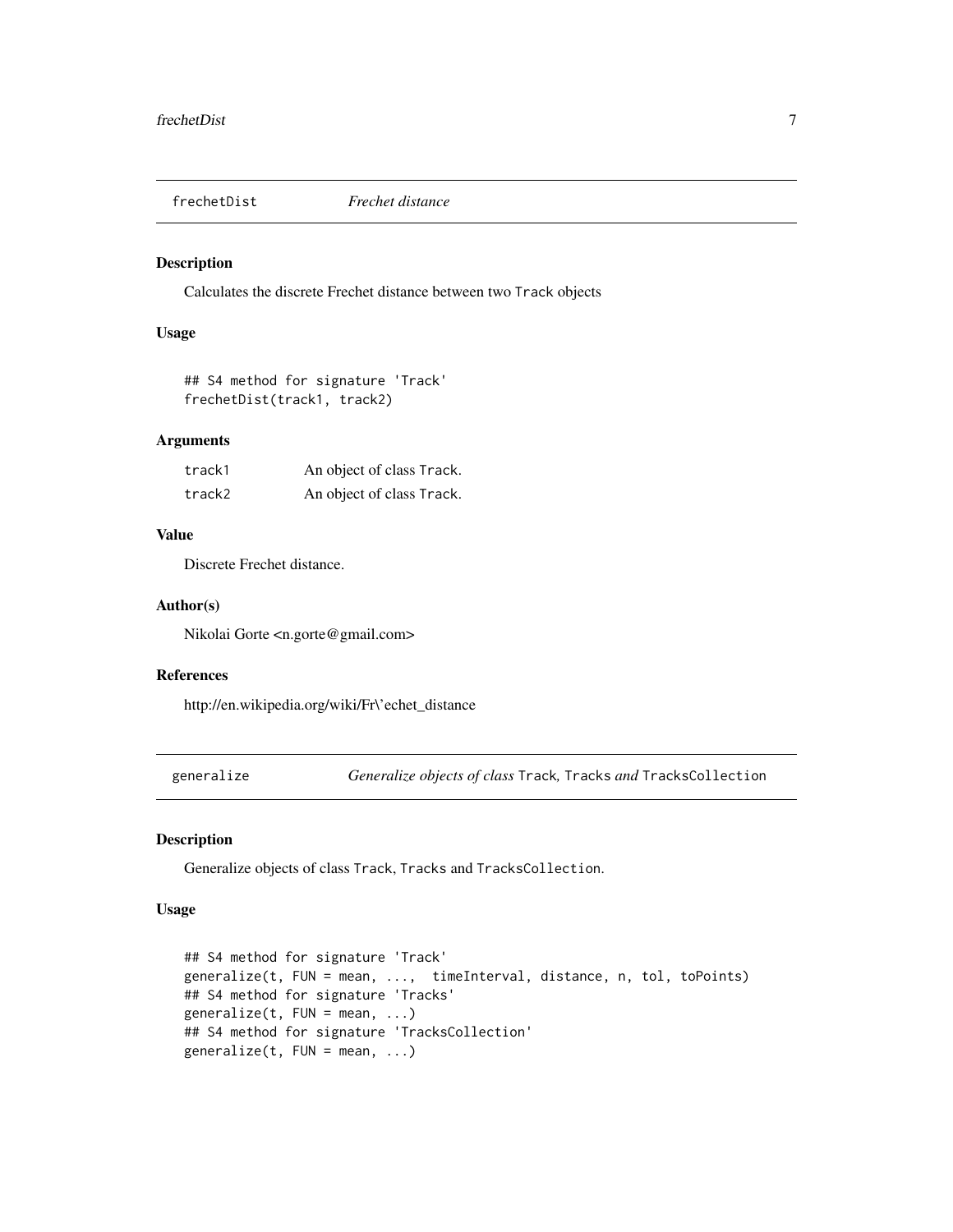#### <span id="page-7-0"></span>Arguments

| t            | An object of class Track, Tracks or TracksCollection.                                             |
|--------------|---------------------------------------------------------------------------------------------------|
| <b>FUN</b>   | The generalization method to be applied. Defaults to mean if none is passed.                      |
| timeInterval | (lower limit) time interval to split Track into segments                                          |
| distance     | (lower limit) distance to split Track into segments                                               |
| n            | number of points to form segments                                                                 |
| tol          | tolerance passed on to gSimplify, to generalize segments using the Douglas-<br>Peucker algorithm. |
| toPoints     | keep mid point rather than forming SpatialLines segments                                          |
| $\ddots$     | Additional arguments passed to FUN                                                                |

#### Value

An object of class Track, Tracks or TracksCollection.

|  | stbox |
|--|-------|
|  |       |

 $obtain$  ranges of space and time coordinates

#### Description

obtain ranges of space and time coordinates

#### Usage

stbox(obj)

#### Arguments

obj object of a class deriving from Tracks or TracksCollection.

#### Value

stbox returns a data.frame, with three columns representing x-, y- and time-coordinates, and two rows containing min and max values. bbox gives a matrix with coordinate min/max values, compatible to [bbox](#page-0-0)

#### Methods

stbox signature( $x = "Tracks"$ ): obtain st range from object stbox signature( $x = "TracksCollection")$ : obtain st range from object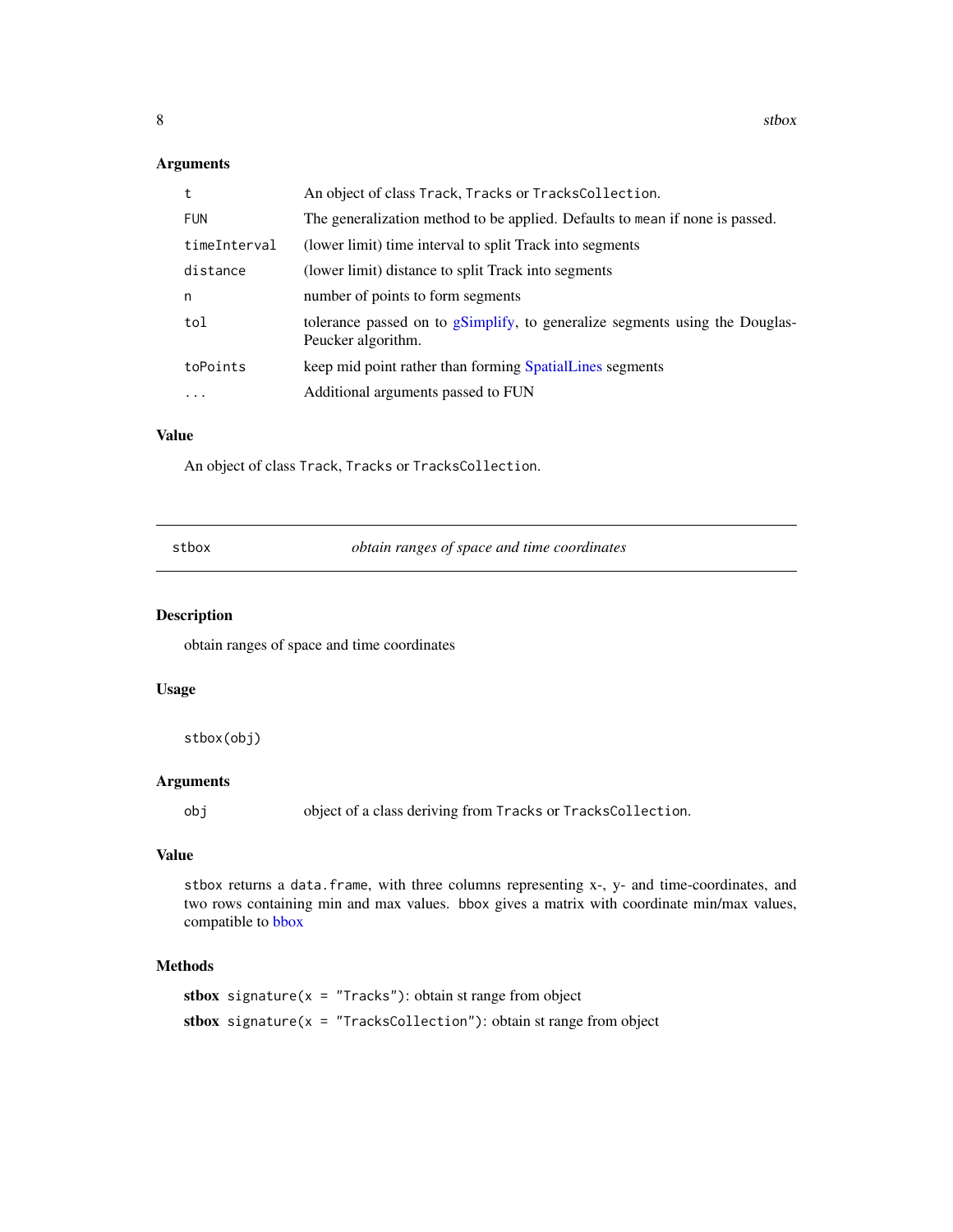<span id="page-8-0"></span>

#### Description

Draw a space-time cube.

#### Usage

```
## S4 method for signature 'Track'
stcube(x, xlab = "x", ylab = "y", zlab = "t", type = "l",
aspect, xlim = stbox(x)[[1]], ylim = stbox(x)[[2]],
zlim = stbox(x)$time, showMap = FALSE, mapType = "osm",
mapZoom = NULL, ..., y, z)## S4 method for signature 'Tracks'
stcube(x, xlab = "x", ylab = "y", zlab = "t", type = "l",
aspect, xlim, ylim, zlim, showMap = FALSE, mapType = "osm",
normalizeBy = "week", mapZoom = NULL, ..., y, z, col)## S4 method for signature 'TracksCollection'
stcube(x, xlab = "x", ylab = "y", zlab = "t",
type = "l", aspect, xlim, ylim, zlim, showMap = FALSE, mapType = "osm",
normalizeBy = "week", mapZoom = NULL, ..., y, z, col)## S4 method for signature 'difftrack'
stcube(x, showMap = FALSE, mapType = "osm", normalizeBy = "week", \dots, y, z)
```
#### Arguments

| X           | An object of class Track, Tracks, or TracksCollection or difftrack.                                                                                     |
|-------------|---------------------------------------------------------------------------------------------------------------------------------------------------------|
|             | xlab, ylab, zlab, type, aspect, xlim, ylim, zlim<br>Arguments passed to plot 3d() of package rg1.                                                       |
| showMap     | Flag if a basemap is to be shown on the xy plane; for this to function, you may<br>need to load library raster first, see also the st cube demo script. |
| mapType     | The tile server from which to get the map. Passed as type to open map() of<br>package OpenStreetMap.                                                    |
| normalizeBy | An abstract time period (either week or day) to be normalized by.                                                                                       |
| mapZoom     | Set a zoom level for the map used as background. Null will use the osm package<br>default strategie.                                                    |
| y, z, col   | Ignored, but included in the method signature for implementation reasons.                                                                               |
|             | Additional arguments passed to plot3d() of package rg1.                                                                                                 |

#### Value

A space-time cube.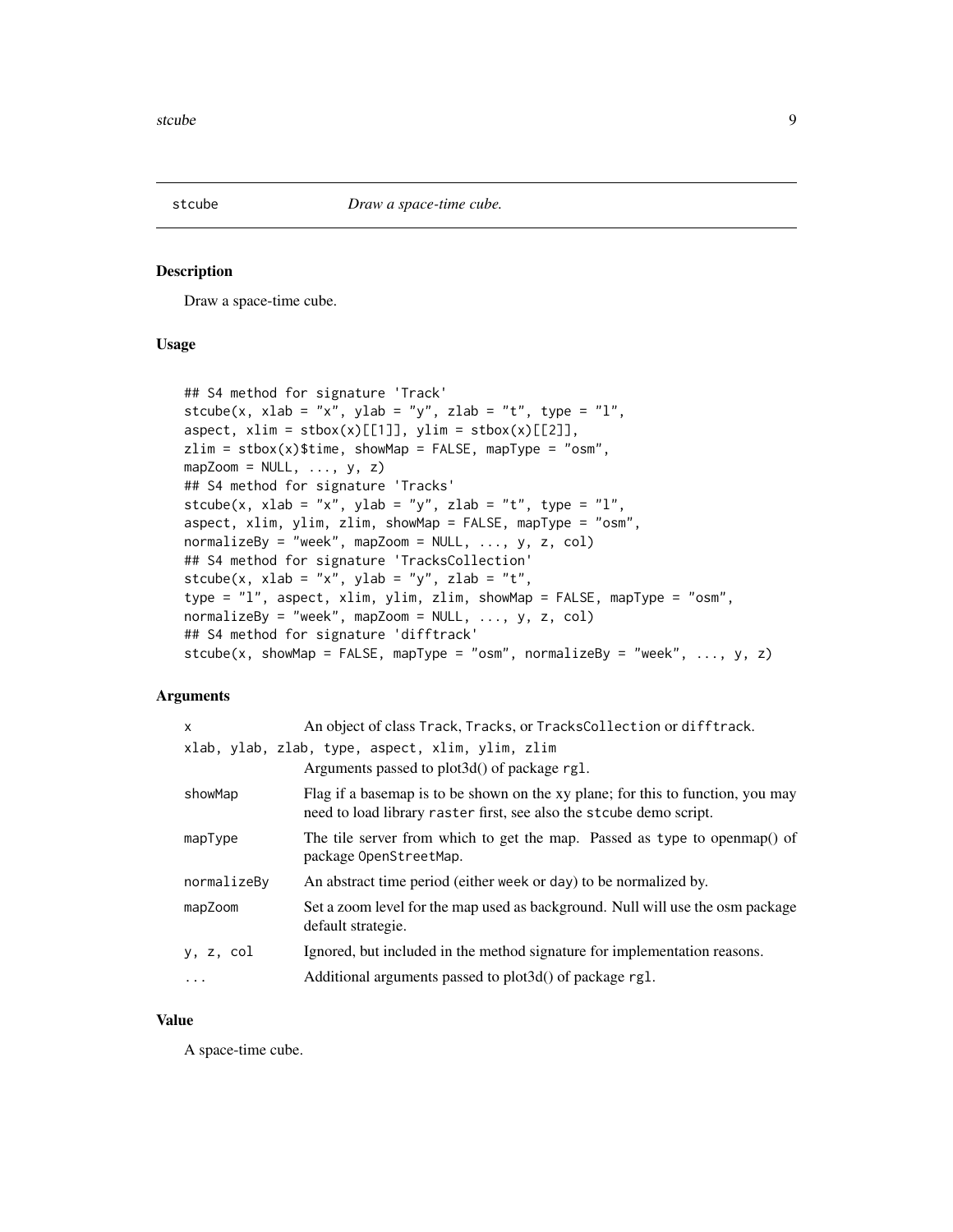#### Examples

```
## Not run: demo(stcube)
```
storms *Storm trajectories*

#### **Description**

storm trajectories, 2009-2012, from http://weather.unisys.com/hurricane/atlantic/

#### Usage

data(storms)

#### Examples

```
data(storms)
dim(storms)
plot(storms)
x = approxTracksCollection(storms, by = "30 min", FUN = spline)
plot(x, col = 'red', add = TRUE)## Not run:
demo(storms) # regenerates these data from their source
## End(Not run)
```
Track-class *Classes "Track", "Tracks", and "TracksCollection"*

#### <span id="page-9-1"></span>Description

Classes for representing sets of trajectory data, with attributes, for different IDs (persons, objects, etc)

#### Usage

```
Track(track, df = fn(track), fn = TrackStats)
 Tracks(tracks, tracksData = data.frame(row.names=names(tracks)),
   fn = TrackSummary)
  TracksCollection(tracksCollection, tracksCollectionData,
   fn = TracksSummary)
 TrackStats(track)
 TrackSummary(track)
 TracksSummary(tracksCollection)
  ## S4 method for signature 'Track'
x[i, j, ..., drop = TRUE]
```
<span id="page-9-0"></span>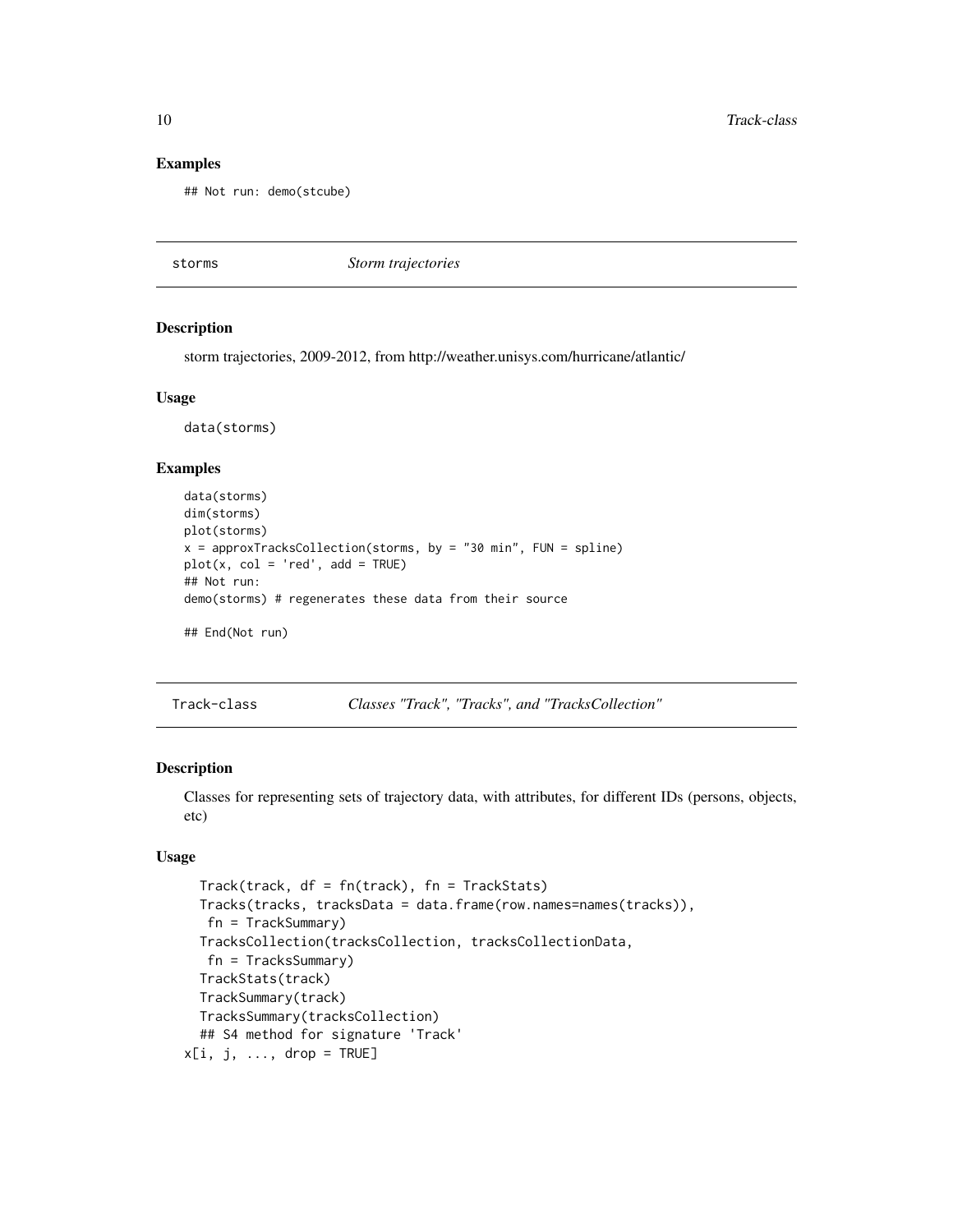#### <span id="page-10-0"></span>Track-class 11

```
## S4 method for signature 'TracksCollection'
x[i, j, \ldots, drop = TRUE]## S4 method for signature 'Track, data.frame'
coerce(from, to)
  ## S4 method for signature 'Tracks,data.frame'
coerce(from, to)
  ## S4 method for signature 'TracksCollection, data.frame'
coerce(from, to)
```
#### Arguments

| track                | object of class STIDF-class, representing a single trip    |
|----------------------|------------------------------------------------------------|
| df                   | optional data. frame with information between track points |
| tracks               | named list with Track objects                              |
| tracksData           | data. frame with summary data for each Track               |
| tracksCollection     |                                                            |
|                      | list, with Tracks objects                                  |
| tracksCollectionData |                                                            |
|                      | data.frame, with summary data on tracksCollection          |
| fn                   | function;                                                  |
| x                    | object of class Track etc                                  |
| i                    | selection of spatial entities                              |
| j                    | selection of temporal entities (see syntax in package xts) |
|                      | selection of attribute(s)                                  |
| drop                 | logical                                                    |
| from                 | from                                                       |
| to                   | target class                                               |

#### Value

Functions Track, Tracks and TracksCollection are constructor functions that take the slots as arguments, check object validity, and compute summary statistics on the track and tracks sets.

TrackStats returns a data.frame with for each track segment the distance, duration, speed, and direction. In case data are geographical coordinates (long/lat), distance is in m, and direction is initial bearing.

TrackSummary reports for each track xmin, xmax, ymin, ymax, tmin, tmax, (number of points) n, (total) distance, and medspeed (median speed).

TracksSummary reports for each Tracks of a TracksCollection (number of tracks) n, xmin, xmax, ymin, ymax, tmin, tmin, tmax.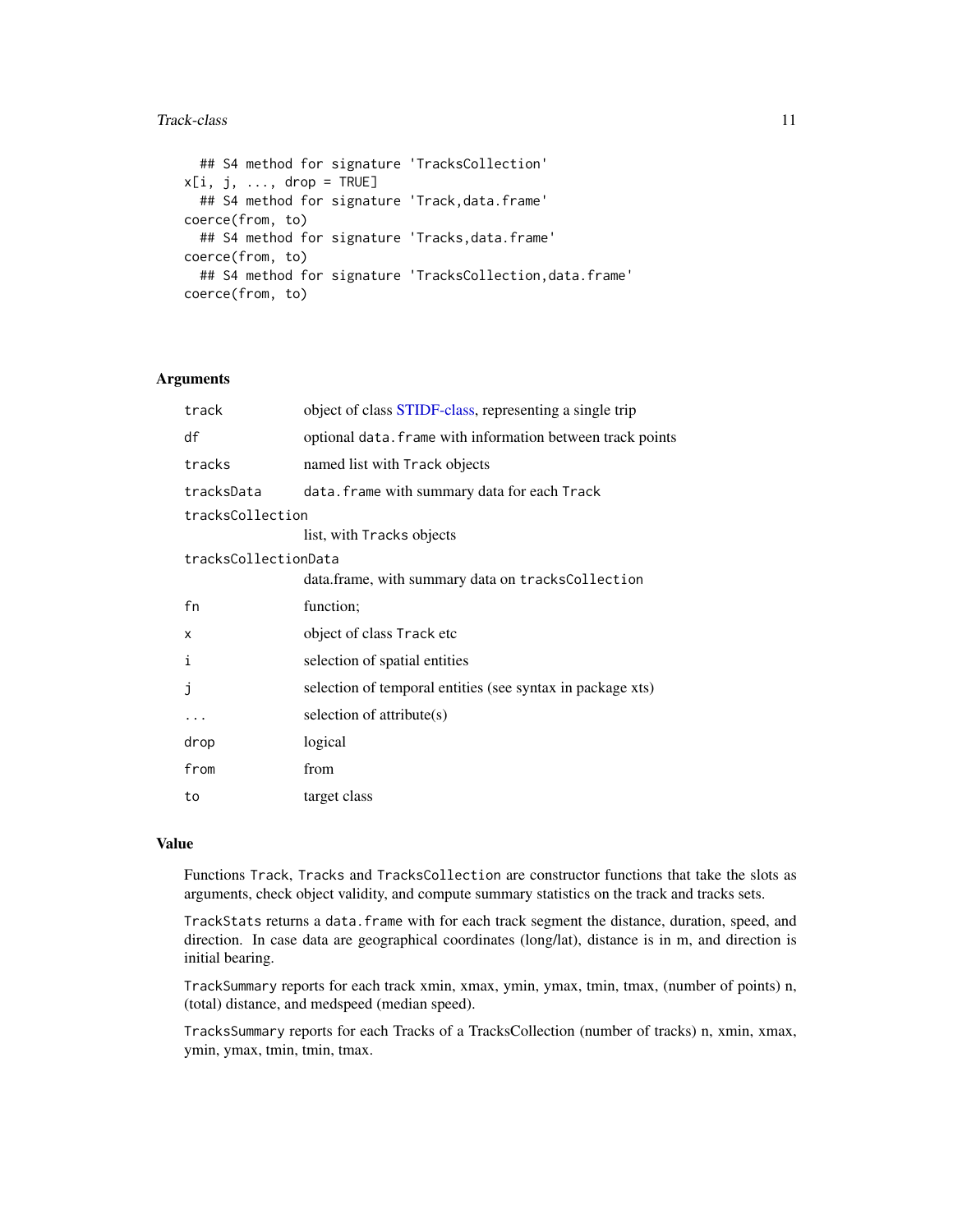#### <span id="page-11-0"></span>Objects from the Class

Objects of class Track extend [STIDF-class](#page-0-0) and contain single trips or tracks, objects of class Tracks contain multiple Track objects for a single ID (person, object or tracking device), objects of class TracksCollection contain multiple Tracks objects for different IDs.

#### Slots of class "Track"

sp: spatial locations of the track points, with length n

time: time stamps of the track points

endTime: end time stamps of the track points

data: data.frame with n rows, containing attributes of the track points

connections: data.frame, with n-1 rows, containing attributes between the track points such as distance and speed

#### Slots of class "Tracks"

tracks: list with Track objects, of length m

tracksData: data.frame with m rows, containing summary data for each Track object

#### Slots of class "TracksCollection"

tracksCollection: list Tracks objects, of length p tracksCollectionData: data.frame with p rows, containing summary data for each Tracks object

#### Methods

 $[[$  signature(obj = "Track"): retrieves the attribute element  $[[$  signature(obj = "Tracks"): retrieves the attribute element  $[[$  signature(obj = "TracksCollection"): retrieves the attribute element  $[$ [<- signature(obj = "Track"): sets or replaces the attribute element [[<- signature(obj = "Tracks"): sets or replaces the attribute element [[<- signature(obj = "TracksCollection"): sets or replaces the attribute element  $$ signalure(obj = "Track"): retrieves the attribute element$  $$ signalure(obj = "Tracks")$ : retrieves the attribute element  $$ signalure(obj = "TracksCollection"): retrieves the attribute element$ \$<- signature(obj = "Track"): sets or replaces the attribute element  $\text{S}\leftarrow$  signature(obj = "Tracks"): sets or replaces the attribute element \$<- signature(obj = "TracksCollection"): sets or replaces the attribute element coerce Track,data.framecoerce to data.frame coerce Tracks, data.framecoerce to data.frame coerce TracksCollection,data.framecoerce to data.frame plot signature( $x = "TrackSolution", y = "missing"$ ): plots sets of sets of tracks stplot signature(obj = "TracksCollection"): plots sets of sets of tracks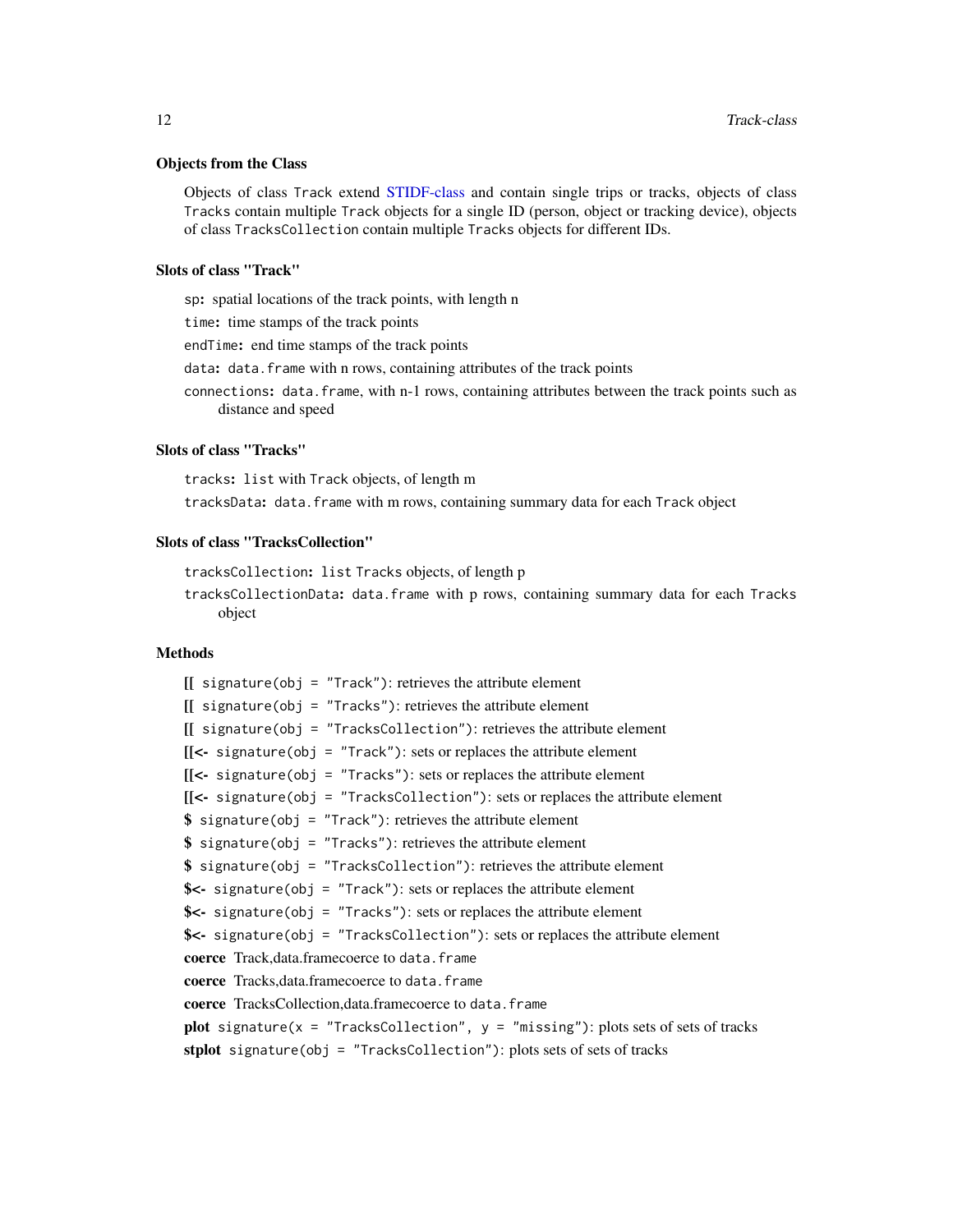#### Track-class 13

#### Note

segments is a data. frame form in which track segments instead of track points form a record, with x0, y0, x1 and y1 the start and end coordinates

#### Author(s)

Edzer Pebesma, <edzer.pebesma@uni-muenster.de>

#### References

http://www.jstatsoft.org/v51/i07/

#### Examples

```
library(sp)
library(spacetime)
t0 = as.POSIXct(as.Date("2013-09-30",tz="CET"))
# person A, track 1:
x = c(7, 6, 5, 5, 4, 3, 3)y = c(7, 7, 6, 5, 5, 6, 7)n = length(x)set.seed(131)
t = t0 + \text{cumsum}(\text{runif(n)} * 60)require(rgdal)
crs = CRS("+proj=longlat +ellps=WGS84") # longlat
stidf = STIDF(SpatialPoints(cbind(x,y),crs), t, data.frame(co2 = rnorm(n)))
A1 = \text{Track}(\text{stidf})# person A, track 2:
x = c(7, 6, 6, 7, 7)y = c(6, 5, 4, 4, 3)n = length(x)t = max(t) + cumsum(runif(n) * 60)stidf = STIDF(SpatialPoints(cbind(x,y),crs), t, data.frame(co2 = rnorm(n)))
A2 = \text{Track}(\text{stidf})# Tracks for person A:
A = Tracks(list(A1=A1,A2=A2))
# person B, track 1:
x = c(2, 2, 1, 1, 2, 3)y = c(5, 4, 3, 2, 2, 3)n = length(x)t = max(t) + cumsum(runif(n) * 60)stidf = STIDF(SpatialPoints(cbind(x,y),crs), t, data.frame(co2 = rnorm(n)))
B1 = \text{Track}(\text{stidf})# person B, track 2:
x = c(3,3,4,3,3,4)y = c(5, 4, 3, 2, 1, 1)n = length(x)t = max(t) + cumsum(runif(n) * 60)stidf = STIDF(SpatialPoints(cbind(x,y),crs), t, data.frame(co2 = rnorm(n)))
B2 = Track(stidf)
# Tracks for person A:
B = Tracks(list(B1=B1,B2=B2))
```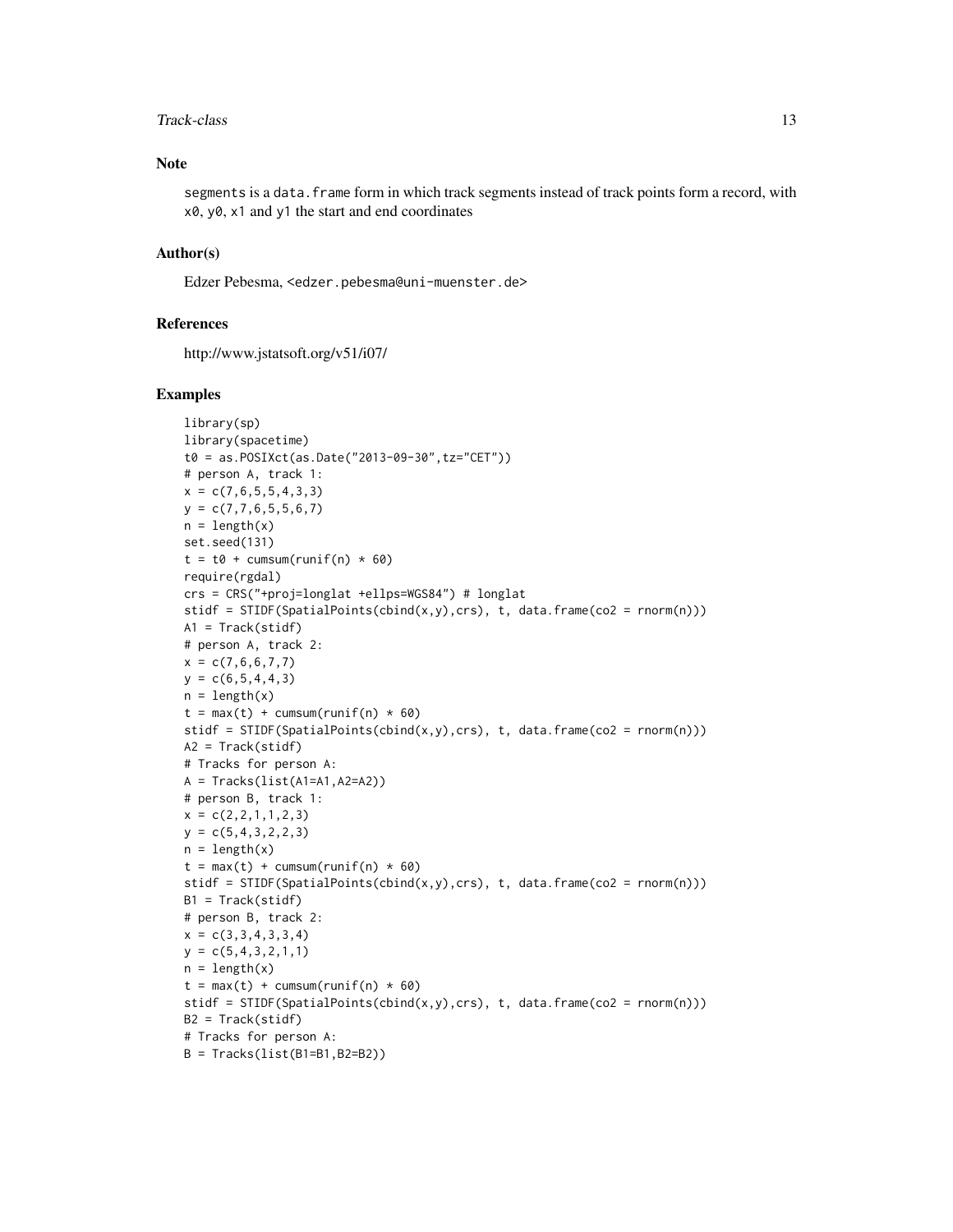```
Tr = TracksCollection(list(A=A,B=B))
stplot(Tr, scales = list(draw=TRUE))
stplot(Tr, attr = "direction", arrows=TRUE, lwd = 3, by = "direction")
stplot(Tr, attr = "direction", arrows=TRUE, 1wd = 3, by = "IDs")
plot(Tr, col=2, axes=TRUE)
dim(Tr)
dim(Tr[2])
dim(Tr[2][1])
u = stack(Tr) # four IDs
dim(u)
dim(unstack(u, c(1,1,2,2))) # regroups to original
dim(unstack(u, c(1,1,2,3))) # regroups to three IDs
dim(unstack(u, c(1, 2, 2, 1))) # regroups differently
as(Tr, "data.frame")[1:10,] # tracks separated by NA rows
as(Tr, "segments")[1:10,] # track segments as records
Tr[["distance"] = Tr[["distance"]] * 1000Tr$distance = Tr$distance / 1000
Tr$distance
# work with custum TrackStats function:
MyStats = function(track) {
df = apply(coordinates(track@sp), 2, diff) # requires sp
data.frame(distance = apply(df, 1, function(x) sqrt(sum(x^2))))
}
crs = CRS(as.character(NA))
stidf = STIDF(SpatialPoints(cbind(x,y),crs), t, data.frame(co2 = rnorm(n)))
B2 = Track(stidf) # no longer longlat;
B3 = Track(stidf, fn = MyStats)
all.equal(B3$distance, B2$distance)
# approxTrack:
opar = par()par(mfrow = c(1, 2))plot(B2, ylim = c(.5, 6))plot(B2, pch = 16, add = TRUE)title("irregular time steps")
i = index(B2)B3 = approxTrack(B2, seq(min(i), max(i), length.out = 50))
plot(B3, col = 'red', type = 'p', add = TRUE)B4 = approxTrack(B2, seq(min(i), max(i), length.out = 50), FUN = spline)
plot(B4, col = 'blue', type = 'b', add = TRUE)# regular time steps:
t = max(t) + (1:n) * 60 # regular
B2 = \text{Track}(\text{STIDF}(\text{SpatialPoints}(\text{cbind}(x,y),\text{crs}), t, data, \text{frame}(\text{co2} = \text{rnorm}(n))))plot(B2, ylim = c(.5, 6))plot(B2, pch = 16, add = TRUE)title("constant time steps")
i = index(B2)B3 = approxTrack(B2)
plot(B3, type = 'p', col = 'red', add = TRUE)B4 = approxTrack(B2, FUN = spline)
plot(B4, type = 'p', col = 'blue', add = TRUE)par(opar)
smth = function(x,y,xout,...) predict(smooth.spline(as.numeric(x), y), as.numeric(xout))
```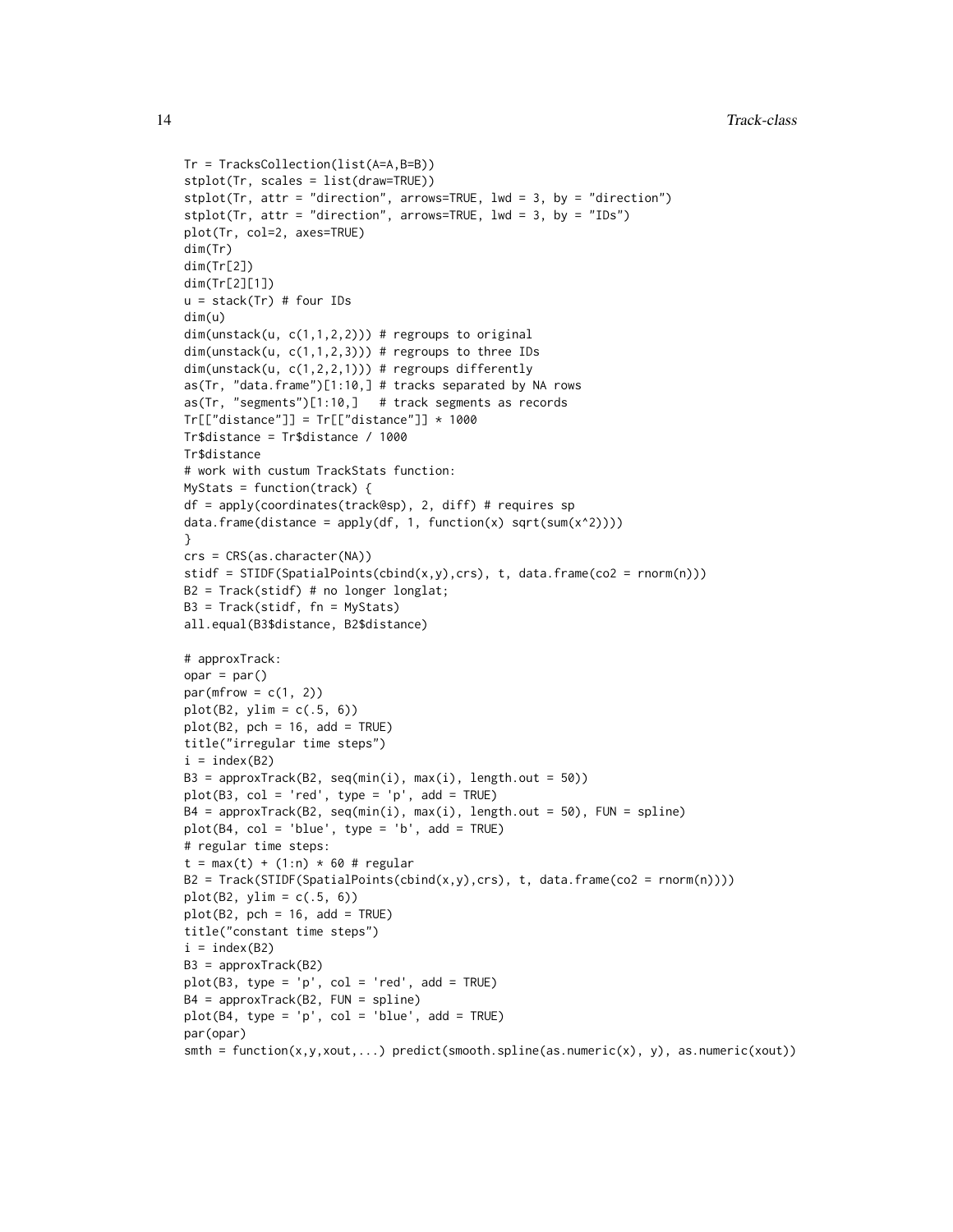Track-class 15

```
data(storms)
plot(storms, type = 'p')
storms.smooth = approxTracksCollection(storms, FUN = smth, n = 200)
plot(storms.smooth, add = TRUE, col = 'red')
```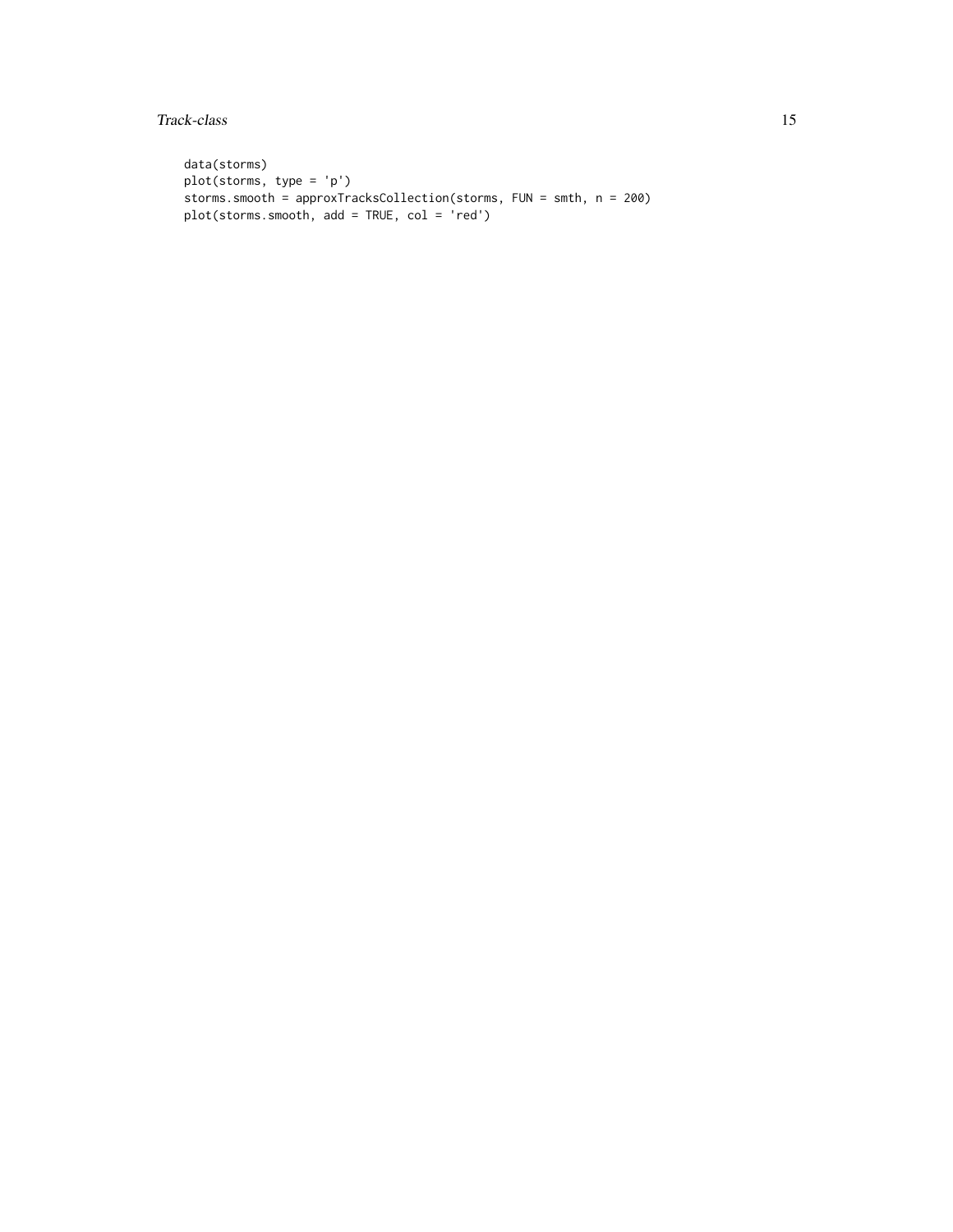# <span id="page-15-0"></span>**Index**

∗Topic classes difftrack-class, [4](#page-3-0) Track-class, [10](#page-9-0) ∗Topic compare compare, [3](#page-2-0) ∗Topic datasets A3, [2](#page-1-0) storms, [10](#page-9-0) ∗Topic dists dists, [5](#page-4-0) ∗Topic downsample downsample, [6](#page-5-0) ∗Topic dplot stbox, [8](#page-7-0) ∗Topic generalize generalize, [7](#page-6-0) ∗Topic methods frechetDist, [7](#page-6-0) ∗Topic space-time cube stcube, [9](#page-8-0) [,Track-method *(*Track-class*)*, [10](#page-9-0) [,Tracks-method *(*Track-class*)*, [10](#page-9-0) [,TracksCollection-method *(*Track-class*)*, [10](#page-9-0) [[,Track,ANY,missing-method *(*Track-class*)*, [10](#page-9-0) [[,Tracks,ANY,missing-method *(*Track-class*)*, [10](#page-9-0) [[,TracksCollection,ANY,missing-method *(*Track-class*)*, [10](#page-9-0) [[<-,Track,ANY,missing-method *(*Track-class*)*, [10](#page-9-0) [[<-,Tracks,ANY,missing-method *(*Track-class*)*, [10](#page-9-0) [[<-,TracksCollection,ANY,missing-method *(*Track-class*)*, [10](#page-9-0) \$,Track-method *(*Track-class*)*, [10](#page-9-0) \$,Tracks-method *(*Track-class*)*, [10](#page-9-0) \$,TracksCollection-method

*(*Track-class*)*, [10](#page-9-0) \$<-,Track-method *(*Track-class*)*, [10](#page-9-0) \$<-,Tracks-method *(*Track-class*)*, [10](#page-9-0) \$<-,TracksCollection-method *(*Track-class*)*, [10](#page-9-0) A3, [2](#page-1-0) aggregate,Track-method *(*Track-class*)*, [10](#page-9-0) aggregate,Tracks-method *(*Track-class*)*, [10](#page-9-0) aggregate,TracksCollection-method *(*Track-class*)*, [10](#page-9-0) approxTrack *(*Track-class*)*, [10](#page-9-0) approxTracks *(*Track-class*)*, [10](#page-9-0) approxTracksCollection *(*Track-class*)*, [10](#page-9-0) bbox, *[8](#page-7-0)* coerce,Track,data.frame-method *(*Track-class*)*, [10](#page-9-0) coerce,Tracks,data.frame-method *(*Track-class*)*, [10](#page-9-0) coerce,TracksCollection,data.frame-method *(*Track-class*)*, [10](#page-9-0) compare, [3](#page-2-0) compare,Track-method *(*compare*)*, [3](#page-2-0) coordnames,Track-method *(*Track-class*)*, [10](#page-9-0) coordnames,Tracks-method *(*Track-class*)*, [10](#page-9-0) coordnames,TracksCollection-method *(*Track-class*)*, [10](#page-9-0) difftrack *(*difftrack-class*)*, [4](#page-3-0) difftrack-class, [4](#page-3-0) dists, [5](#page-4-0) dists,Tracks-method *(*dists*)*, [5](#page-4-0) downsample, [6](#page-5-0) downsample,Track-method *(*downsample*)*, [6](#page-5-0)

frechetDist, *[5](#page-4-0)*, [7](#page-6-0)